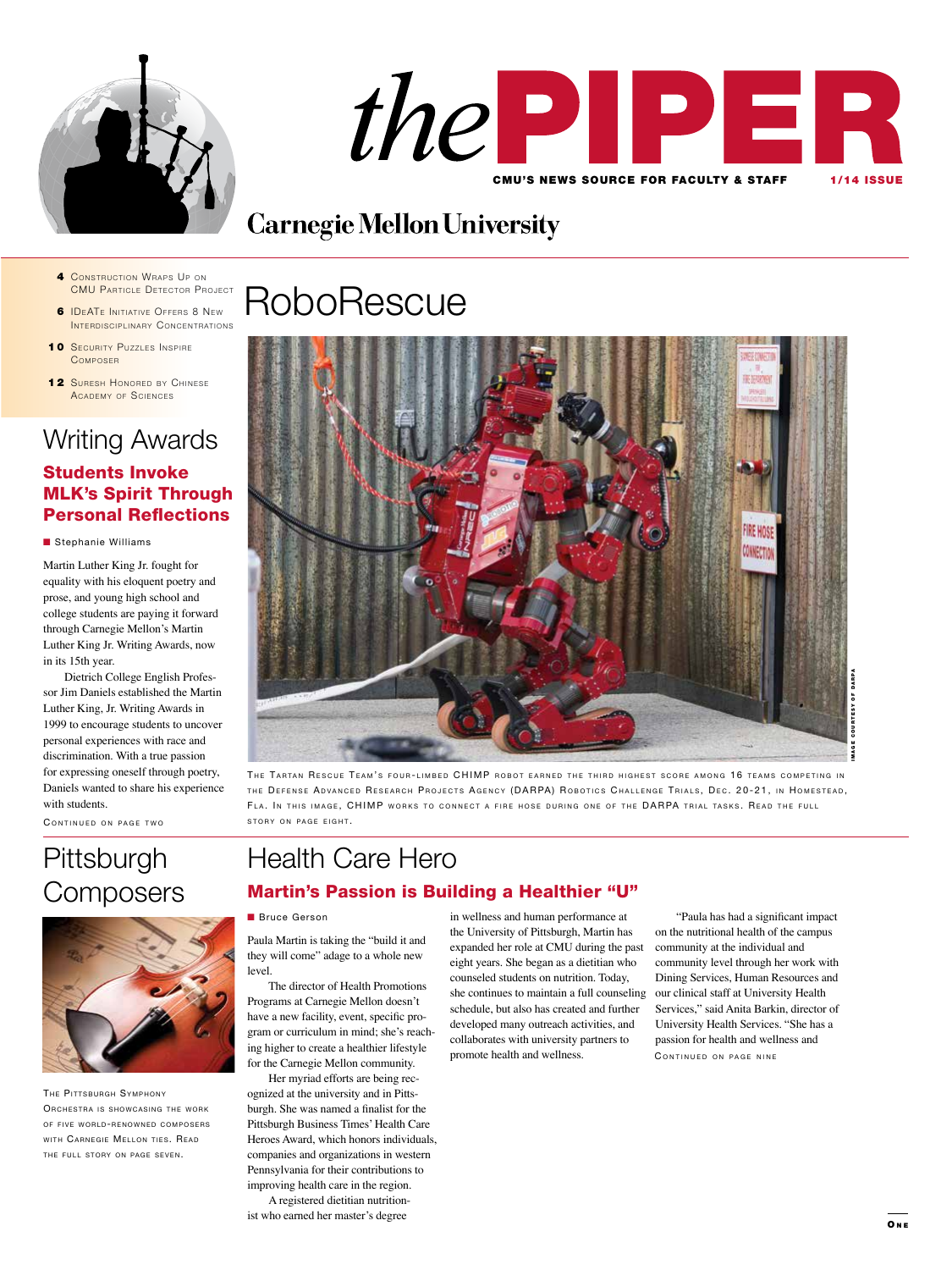# Students Invoke MLK Jr.'s Spirit CONTINUED FROM PAGE ONE

"We want the students to be honest," Daniels said. "To invoke the spirit of Dr. King, without just quoting him. We want them to think about his ideas … we want their poems and essays to be inspired by his spirit, openness, honesty and compassion."

The Writing Awards program, which has received more than 200 submissions this year, includes Pittsburgharea high school and college students. Pittsburgh's Creative and Performing Arts (CAPA) and Winchester Thurston high schools have been the "anchors" since the beginning. CAPA was the first school to participate and Winchester Thurston joined in 2002.

"You can't hide in a poem. There's a kind of openness and honesty in the best poems," Daniels said. "We want the students to tell their own personal stories of dealing with race and difference. We want them to make it more complicated. Not simplify it."

A nominee for the 2014 Martin Luther King Jr. Distinguished Leadership Award, Daniels has committed himself to helping students express themselves in "safe environments," where they can speak freely and express their own hardships and dreams.

"If we can be a center where there's acceptance and understanding, I'm all for that," Daniels said.

"Some of the most moving things for me have been during the receptions we have afterward where I meet the kids' families," Daniels said. "A lot of these kids have to be brave to write





JAMAR THRASHER (HNZ'14), WHO WON THE 2003 WRITING AWARDS, HAS A DEEP CONNECTION TO HIS FIRST-PLACE POEM "AN UNFORGETTABLE JOURNEY." WHICH WAS WRITTEN AFTER HE VISITED GHANA IN THE SUMMER OF 2002.

some of the things they write. I really admire them."

Jamar Thrasher (HNZ'14), winner of the 2003 Writing Awards, has a deep connection to his first-place poem "An Unforgettable Journey," which was written after he visited Ghana in the summer of 2002.

"It was my first time being in Africa, and as a black man it was a powerful experience," Thrasher said. "The piece was my coming-of-age story about my experiences as a black teen growing up in a black Pittsburgh neighborhood and traveling to Africa."

### SCHEDULE OF EVENTS

*Selected poems will be published, and students will read their work during the Martin Luther King Jr. Day celebration at 12:30 p.m. in Rangos Ballroom in the University Center.*

Carnegie Mellon celebrates MLK Jr. Day with "A Day On, Not a Day Off" through community and civic engagement to honor Dr. King's legacy of tolerance, peace and equality. View the full schedule of events at www.studentaffairs.cmu.edu/ first-year/mlk/index.html

**11:30 – 12:15 p.m.** Listening Tour on Diversity President Subra Suresh Rangos Ballroom, University Center (UC)

#### **12:30 p.m.**

15th Annual MLK Jr. Writing Awards Celebration Featuring a Tribute from the School of Drama Rangos Ballroom, UC

**12:30 – 3 p.m.** Happy Birthday Martin Luther King, Jr.! The Children's Programming

& MLK Tribute Sing-A-Longs with Book Readings & Arts Activities

Connan Room & Wean Commons, UC

Thrasher and five previous MLK Writing Awards' winners traveled to the Chautauqua Institution in New York state last year to read their work as part of the institution's lecture series "Emancipation: Where Do We Go From Here?"

**2 – 3 p.m.** Story Circles: Race & Community Danforth Lounge, UC

**2:30 – 3:15 p.m.** Arts Greenhouse Collaborative & Writing Workshop Kirr Commons, UC

#### **4:30 p.m.**

Keynote Address & Reception Featuring Jendayi E. Frazer, Distinguished Public Service Professor of the Heinz College, Director of the Center for International Policy and Innovation

Student Speakers: Vijay Jayaram, Electrical & Computer Engineering, Junior Millard McElwee, Civil & Environmental Engineering, Junior Rangos Ballroom, UC

"The audience's reception at the Chautauqua Institute showed me that the piece, even after all of these years, still has power," Thrasher said.

Winners will travel to the Chautauqua Institution again this June.

# Daniels' "Birth Marks" Named Notable Book

### ■ Shilo Rea

The Library of Michigan has announced that "Birth Marks," a collection of poetry by Carnegie Mellon English Professor Jim Daniels, has been named to the 2014 Michigan



Notable Books list. The annual list features 20 books published in the previous calendar year that are about

Michigan or the Great Lakes region, or are written by a Michigan author. Daniels

was born and raised in Detroit. "The Michigan Notable Books Program helps to show what is 'great' about the Great Lakes State," said State Librarian Nancy Robertson. "It helps to tell Michigan's complete story through the voices of talented historians, creative writers, illustrators, essayists and poets. These creative voices are all around us in our communities. We just need to take a little time to find them and to

recognize their value. Reading is more important than ever. This list helps to steer people to the 'good stuff.'"

Growing up as the son and grandson of autoworkers in Detroit left an imprint on Daniels. In "Birth Marks" he captures the gritty culture of working-class urban life. He uses the 39 poems to take readers on a tour of post-industrial Detroit and Pittsburgh to tell the tales of cities and their residents who came out swinging when the economy collapsed around them.

"I have always been interested in ordinary people in ordinary circumstances and the small moments in their lives that create a subtle shift in perspective," said Daniels, the Thomas Stockham Baker Professor of English in CMU's Dietrich College of Humanities and Social Sciences. "Place has consistently been a big part of my work, and it is again. I hope the title 'Birth Marks' reflects this — we are marked by the places we come from. I try to bring these cities and people to life in a way that may make readers see beneath our cultural stereotypes."

Published by BOA Editions, Ltd., "Birth Marks" focuses on how the urban landscape affects its residents as they struggle to establish a community on streets that can easily be tainted by distrust and the threat of random violence. Topics range from parenting and addiction to baseball and music, and Daniels uses longer poems with more juxtaposition to tell sharp stories about difficult situations.

"Birth Marks" is Daniels' 14th collection of poetry and his work frequently crosses different genres. He has published four books of short stories and has written three films, including 2010's "Mr. Pleasant," which appeared in more than a dozen film festivals across the country.

His previous poetry collection, "Having a Little Talk with Capital P Poetry," won the Independent Publisher Book Awards 2012 Gold Medal for Poetry and the 2012 Paterson Award for Literacy Excellence from the Paterson Poetry Center. "Trigger Man: More Tales of the Motor City," his most recent book of short stories, was the 2012 winner of the Midwest Book Awards in the Short Story category.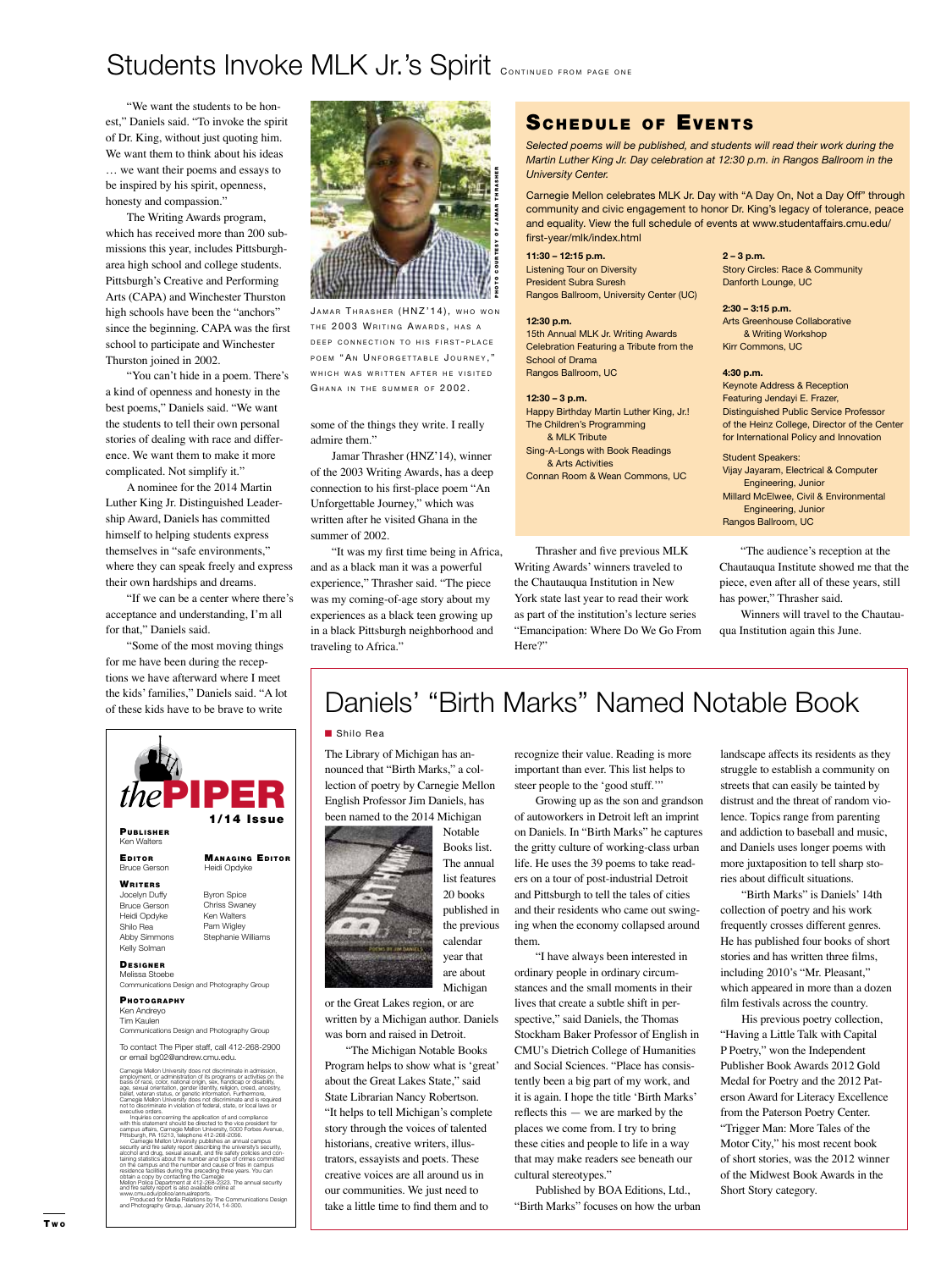## Rhodes Scholar Alumna Says BXA Program Was Instrumental

### **n** Piper Staff

Carnegie Mellon alumna Courtney T. Wittekind (A'13) was awarded a Rhodes Scholarship, one of the oldest and most prestigious international study awards.

The Rhodes Trust noted Wittekind's work in art, activism and anthropology on behalf of displaced persons and refugees as the main reason for her selection.

"Courtney represents the best of all that we offer at Carnegie Mellon," said Stephanie Wallach, assistant vice provost of undergraduate education and director of the Fellowships and Scholarships (FSO) and Undergraduate Research offices. "She holds the promise of a leader who can help reshape how we consider cross-cultural communication and policymaking."

Wittekind earned a Bachelor of Humanities and Arts degree as part of the BXA Intercollege Degree programs.

"Carnegie Mellon has been, and continues to be, not just a launching point in regard to my future career, but also a valuable system of support in terms of helping me prepare to pursue my ambitions," Wittekind said, noting that faculty members and administrators worked with her to pursue her goals. "The flexibility and advising offered by the BXA Interdisciplinary Program was key. Being a part of an interdisciplinary

community that was constantly pushing the boundaries of various fields and of the wider limits of academia transformed the way I thought about my own research and its potential impact."

While at Carnegie Mellon, Wittekind served as a news editor for The Tartan and served on its editorial board. She created arts initiatives in impoverished neighborhoods in Pittsburgh and Nicaragua with the student organization Juntos CMU. She also studied in Thailand, on a Boren Scholarship, which provide up to \$20,000 to U.S. undergraduate students to study abroad in areas of the world critical to U.S. interests and underrepresented in study abroad experiences. They are funded by the National Security Education Program.

Wittekind said working with the FSO on the Boren Scholarship led to her applying for the Rhodes.

"I met with Jen Keating-Miller and Stephanie Wallach close to the end of my junior year to discuss all the various fellowship and scholarship applications I might consider applying for," she said. "Rhodes really stood out to me for its goal of funding scholars who will fight 'the world's fight.' That was a concept that really struck a chord with me and continues to parallel my own vision for the work I hope to do in the future.

"As a student, I found that Carnegie



COURTNEY WITTEKIND (A'13) INTERACTS WITH CHILDREN DURING A THAI WATER FESTIVAL SHE STUDIED THERE WHILE ATTENDING CMU

Mellon provided an encouraging, yet rigorous, space for me to not only think through different ideas, theories, and potential work, but also to take risks. Whether in regard to proposing a nontraditional study abroad program, seeking advising for my senior year research, or, most recently, applying for these scholarships, I consistently found a network

of faculty and administrators who were eager to work with me and to support me in pursuing my goals."

The Rhodes program covers the full cost for recipients to study at the University of Oxford in the United Kingdom, covering two to four years of tuition. Wittekind will study at Oxford beginning CONTINUED ON PAGE SEVEN

## Invention on Demand Engineers Learn To Think Fast With Steel City Improv

#### **Kelly Solman**

Biomedical engineering students got a taste of improvisational acting from the quick-witted Steel City Improv group.

The workshop was aimed at building teamwork and leadership skills as well as helping them think more creatively.

"Engineers are taught to seek the 'right answer' but inventors need to search beyond what is currently known, or exists today," said James Antaki, a professor of biomedical engineering at CMU. "They need to overcome psychological inertia and gain confidence in their intuition."

Enter the Steel City Improv group. "In an improv setting, your actions dictated by those around you and require you to be completely in tune with your surrounding as you build off prior information," said Brett Bergman (E'14), who participated in the exercise.

"I found myself sincerely observing and listening to everything that was happening around me, and in our world of mobile devices and information overload that's not what you typically find people doing," he said.

Another aspect of the exercise that Bergman found enlightening involved decision-making.

"As an engineering graduate student, in-depth analysis is crucial to my research, but too often I find myself and those around me stymied by 'analysis paralysis' or the fear of making a wrong decision," he explained.

"During the workshop I truly felt a sense of relief, knowing that I can make any decision at the drop of a hat, and my surroundings will adapt. Having the

ability to make split-second decisions based on the information at hand is vital to becoming a visionary and leader in any industry," Bergman said.

Antaki said he is proud of his students for venturing out of their comfort zone, and pointed out the similarities between improv and brainstorming.

"In both, you have to act quickly. You can't overthink the problem, and you have to accept seemingly crazy ideas and run with them," Antaki said. "And you have to pay attention in improv. You



have to do 'something.' You can't just sit there. And you have to support your 'teammates,' make your partner look good. That ingrains a habit of effective teamwork."

It's the first time Antaki tried this kind of workshop for students, and based on all of the positive student response in a post-workshop survey, he would like to do it again.

The exercise was part of his new class, Biomedical Inventive Problem Solving, designed to encourage students to find innovative ways to address some of the most challenging and longstanding issues in medicine such as affordable health care for developing countries.

Antaki's students are currently working on a variety of challenges for The Children's Institute, Brother's Brother Foundation and NASA.

"We strive to teach our students how to invent on demand," Antaki said. "Improvisation is not just about being funny. The principles of improvisation — like 'trust your instincts,' 'break the rules' and 'always move forward' — inspire them to be more creative and think on their feet."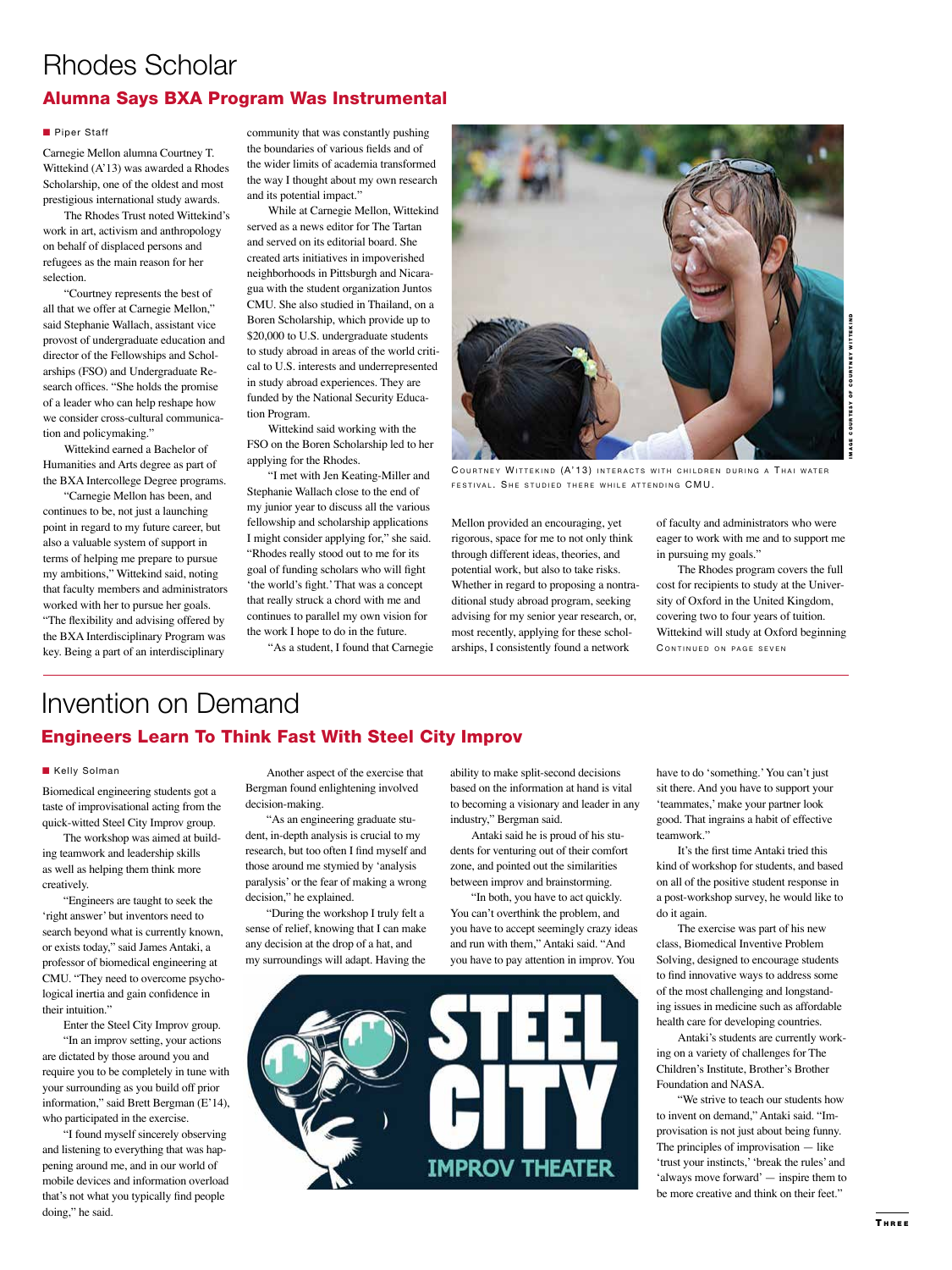## Special Delivery Construction Wraps Up on CMU Particle Detector Project

### **N** Jocelyn Duffy

It was almost like sending a child off to college — after 17 years of work, the last four in Wean Hall, Curtis Meyer watched as the particle detector that he and his colleagues had constructed was packed up, loaded into a moving van and sent off to the Jefferson Lab National Accelerator Facility in Newport News, Va.

The detector will be installed as part of the Department of Energy-funded GlueX experiment. GlueX aims to find a new type of subatomic particle called a hybrid meson, which researchers believe will allow for a better understanding of gluons, elementary particles that hold everyday matter together.

"We started thinking about this project in 1997. Finally moving all the pieces to the accelerator facility means it's all coming together," Meyer said. "But we still need to wait a few more years until we can actually do physics."

Meyer isn't the only one who has been working on the project at Carnegie Mellon. Over the years four doctoral students have worked on projects related to the GlueX experiment, and Meyer estimates another 40 to 50 undergraduate students have contributed to the project.

Moving the approximately 400 pound detector chamber last fall was no easy feat. The detector couldn't withstand any big shocks, and needed to be



TECHNICIAN GARY WILKIN GUIDES THE PARTICLE DETECTOR ONTO A TRUCK. THE DETECTOR WAS TAKEN TO JEFFERSON LAB LAST FALL.

kept at a fairly constant temperature. The research group secured a truck that was open in the back, allowing them to easily control the temperature. The detector itself was placed on a specialized cart equipped with shock absorbers — students had earlier tested a prototype cart, wheeling it around the uneven sidewalks of campus.

Orchestrating the move was technician Gary Wilkin. Years ago, Wilkin had helped move another detector to Jefferson Lab (JLab), making him the resident expert on transporting large-scale physics equipment. When it was time for the detector to go, the group removed

some of its electronics and wrapped the detector in bubble wrap. The cart was then wheeled to the Wean Hall loading dock, loaded onto the waiting truck and secured to the corners of the bed.

Since the JLab facility where the detector was headed wouldn't be open at night, the truck and detector spent an evening outside of Wilkin's house. The next morning Wilkin and former technician Amy Woodhall set off for Virginia. They followed a carefully mapped out eight-hour route to Newport News, specifically avoiding the notoriously busy highways around Washington, D.C. Post-doctoral researcher Naomi Jarvis

and graduate student Will Levine had made a test drive of the route in the weeks before the move to troubleshoot any possible road closures or obstacles that might be in the way.

The drive went smoothly, and the detector was unloaded into the accelerator facility the following morning. The detector will be installed early this year, and the accelerator will send its first beam of photons by the end of 2014, engineering runs should be completed by 2015, and researchers will start conducting experiments with the accelerator in 2016. It's then that Meyer and his collaborators hope to create hybrid mesons.

The work is important because it gets to the essence of everything, Meyer said.

"The matter that makes up everything we see around is primarily made of quarks tightly locked up inside nuclear matter by the gluons that mediate the extremely strong forces between the quarks," he said. The force is so strong that quarks can never be removed and studied in isolation.

"With the GlueX experiment at Jefferson Lab, we have the opportunity to do the next best thing," Meyer said. The GlueX experiment will excite the gluons between the quarks so researchers can study what this does to subatomic particles that can be observed.

"This will open a new window on the strongest force in nature," he said.

# Dickson Prize

### Neuroscientist To Discuss "Illuminating the Brain"

### **N** Jocelyn Duffy

The brain is considered to be the most mysterious organ in the body.

For years neuroscientists have searched for improved methods for looking inside the brain and to control the activity of brain cells. Such methods are critical to understanding both normal brain function and brain function following disease or injury.

Karl Deisseroth, the recipient of the 2013 Dickson Prize in Science, has been a key discoverer and developer of such methods, which are now being applied across all areas of brain science.

The D.H. Chen Professor of Bioengineering and Psychiatry at Stanford University, Deisseroth will give this year's Dickson Prize Lecture, titled "Illuminating the Brain," at noon, Monday, Feb. 3 in McConomy Auditorium. The lecture is free and open to the public.

In particular, Deisseroth's lab has made key breakthroughs in the area of optogenetics, which allows neuronal activity to be controlled with unprecedented precision and recently has invented a technique called CLARITY, which

allows brain structures to be viewed in ways never before possible. These techniques have dramatically accelerated discoveries in brain science.

"Dr. Deisseroth's approaches have initiated a revolution in the field of neuroscience," said Nathan Urban, the Dr. Frederick A. Schwertz Distinguished Professor of Life Sciences and head of the Department of Biological Sciences.

Named a "Breakthrough of the Decade" by Science magazine in 2010, optogenetics uses light sensitive proteins to control the activity of individual neurons or specific populations of neurons. Using this approach, researchers can selectively activate or inactivate these genetically modified neurons using light, allowing unprecedented control of neuronal activity. Optogenetics is now being used widely to study the mechanisms of normal brain functions, like memory and sensory perception, as well as abnormal conditions like Parkinson's Disease, addiction, depression and autism.

Deisseroth's latest work focuses on CLARITY, a chemical technique that turns unlabeled brain tissue transparent, allowing researchers to visualize and



KARL DEISSEROTH

study the brain's 3-D structure and circuitry using standard molecular probes.

His work has been widely recognized by the scientific community. He was awarded the National Institutes of Health Director's Pioneer Award, a Presidential Early Career Award in Science and Engineering, a McKnight Foundation Scholar Award, the Lawrence C. Katz Prize in Neurobiology, the Naka-

sone Award of the Human Frontiers Science Program and The Brain Prize from the Grete Lundbeck European Brain Research Prize Foundation. He has been elected to the Institute of Medicine.

Given annually since 1970, the Dickson Prize in Science is awarded by Carnegie Mellon to an individual who has made outstanding contributions to science in the United States.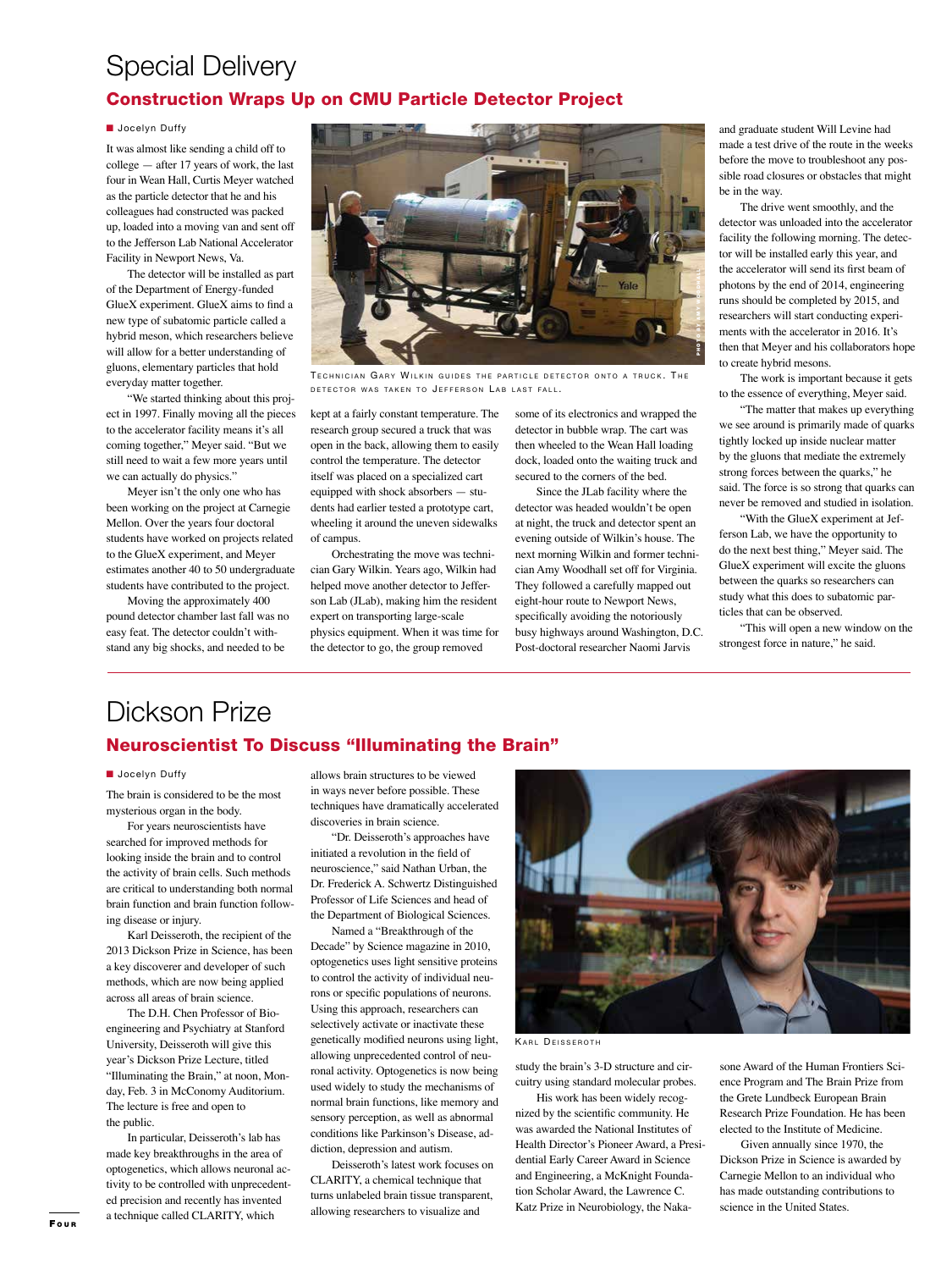# CMU Receives \$10 Million Gift From Heinz Endowments For Heinz College Building Renovation

#### **Ken Walters**

Carnegie Mellon has received a \$10 million gift from The Heinz Endowments for the renovation and expansion of Hamburg Hall, home of the Heinz College. The gift will provide funds for new facilities, including collaborative student project spaces and an auditorium.

"We are deeply grateful to the Endowments and the Heinz family for providing this transformational gift, one that will help us strengthen the Heinz College in its vitally important work at the intersection of information technology, public policy and management," said CMU President Subra Suresh.

The university supported the initial phase of renovations for Hamburg Hall. The new funds will enable CMU to expedite the final architectural designs of Phase II of the project, finalize construction planning and begin additional renovations and expansion.

"This latest gift by The Heinz Endowments is vital to our ability to accommodate the increasing number of talented students who want to attend the Heinz College," said Ramayya Krishnan, dean of the Heinz College and the William W. and Ruth F. Cooper Professor of Management Science and

Information Systems. "This wonderful gift will allow the college to facilitate collaborative research and learning in our areas of focus, and pursue new opportunities that technology and global collaborations are making possible."

"It is a privilege for the Endowments to support this nonpareil institution, whose students and faculty, as a regular part of their demanding academic regimen, collaborate in finding creative solutions to the most difficult social and economic challenges facing our region," said Robert Vagt, president of The Heinz Endowments.

The Endowments has been instrumental in helping the Heinz College build many of its important programs and in hiring talented faculty to advance research and education. A recent research initiative is CMU's Traffic21, which uses technology to develop and deploy efficient, cost-effective transportation solutions, such as "smart" traffic signals that improve travel time and reduce vehicle emissions. Another initiative receiving support is PROG-RESS, a program to help women and girls develop better negotiating skills for success in life.

Originally launched in 1968 as the School of Urban and Public Affairs, the



HAMBURG HALL

Heinz College was renamed the H. John Heinz III School of Public Policy and Management in 1992 in recognition of the late Sen. Heinz's legacy of working across political divides to promote greater good for society. In 2008, the school received \$13 million from The Heinz Endowments to establish the Heinz College, which launched a new School of Information Systems and

Management in addition to a School of Public Policy and Management.

The gift will allow the university to continue its momentum in transforming the Forbes Avenue corridor. Hamburg Hall sits across the street from where the new Tepper Quadrangle, established by a gift from David Tepper's charitable foundation, will be located along Forbes Avenue.

# Report Shows Pittsburghers Are Civic-Minded

#### ■ Shilo Rea

Pittsburgh residents are significantly more civically healthy than other Pennsylvanians and average Americans, according to a new report conducted by Carnegie Mellon and the University of Pittsburgh and produced by the National Conference on Citizenship (NCoC).

Civic health, a measurement of community participation in activities such as voting, interacting with and trusting neighbors, and other actions to further public interest, has been shown to be a major factor in a community's ability to be resilient during economic downturns.

Pittsburgh Mayor Bill Peduto, a longtime supporter of civic-minded approaches to community building and government, endorsed the findings and commendations of the "Pittsburgh Civic Health Index" in December.

"The results highlighted in the 'Pittsburgh Civic Health Index' reinforce what I have long believed — Pittsburghers care deeply about their neighborhoods and our city as a whole, and they're willing to work with each other and our neighboring communities to make it better," Peduto said. "Active

citizen participation and engagement are an essential part of a healthy democracy. I will work to make sure that we create more opportunity for public deliberation

#### ONLINE:

### READ THE FULL "PITTSBURGH CIVIC HEALTH INDEX" REPORT AT HTTP://NCOC.NET/PITTSBURGHCHI.

at the city level as well as to engage the city more meaningfully with our neighbors."

Ilir Zherka, executive director of NCoC said, "This report reveals Pittsburgh's strong civic health. Compared to many other metropolitan areas, Pittsburgh residents have very high levels of political participation and community engagement. We are proud of our partners at Carnegie Mellon University and the University of Pittsburgh who help ensure Pittsburgh continues this tradition of producing highly engaged neighbors and neighborhoods."

The "Pittsburgh Civic Health Index" shows that the Pittsburgh region exceeds both Pennsylvania and the U.S. to have contacted a public official — 36.8 percent more likely than average Americans and 37.4 percent more likely than the rest of Pennsylvania. Pittsburgh residents also interact with their neighbors more and are 37.3 percent more likely to trust our neighbors than

in levels of political involvement, with Pittsburgh residents more likely to attend public meetings and voice concerns. Pittsburghers are drastically more likely

other Americans. "A city's civic health is structurally connected to a city's overall health, and it is imperative that we embrace this opportunity to cultivate a spirit among citizens to become more involved," said Robert Cavalier, director of CMU's Program for Deliberative Democracy in the Dietrich College of Humanities and Social Sciences. "By designing opportunities for community members to engage in well-structured conversations,

with background information on a topic and trained moderators to guide the discussion, we can improve the quality of citizen engagement and the manner in which communities interface with governments. Many Pittsburghers have already been involved in these kinds of deliberative events, but now we have the opportunity to institutionalize and integrate these practices at the level of local government."

The "Pittsburgh Civic Health Index" was funded by the Pittsburgh Foundation. The recommendations in the report are supported by Pittsburgharea groups and organizations with experience in the practices and principles of deliberative democracy, including 10,000 Friends; Coro Center for Civic Leadership; Design Center; Dialogue and Resolution Center; Fourth Economy; Jackson/ Clark Partners; Mediation Council of Western Pennsylvania; and Pitt's Survey Research Program and Center for Social and Urban Research.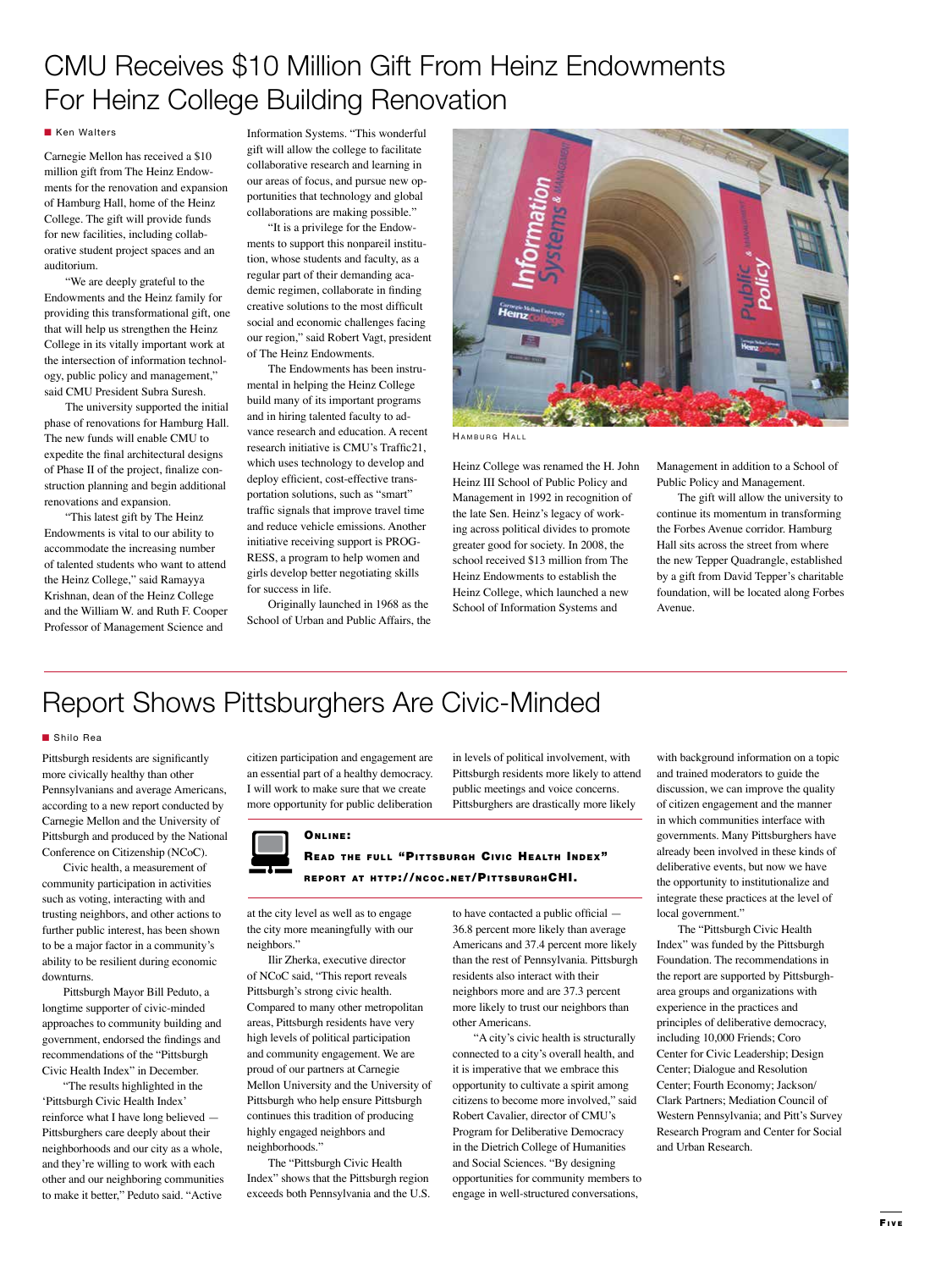## IDeATe

### Initiative Offers 8 New Interdisciplinary Concentrations

#### **Kelly Solman**

One of the fastest growing areas of the economy is the creative industries sector that blends technology and arts and includes social media, games, the maker movement and responsive environments.

To meet growing demands of employers and interest of prospective students in this area, Carnegie Mellon is launching eight interdisciplinary undergraduate concentrations as part of a new

integrative design program that builds on decades of CMU's success in the arts and technology.

In August 2014, concentrations and minors will be available in Animation and Special Effects, Entrepreneurship for Creative Industries, Game Design, Intelligent Environments, Learning Media, Media Design, Physical Computing and Sound Design.

Student who choose Game Design,

### **Build Your Dreams: TechShop Offers Discounts to CMU Community**

Do you have a project in mind that you want to create? Do you need equipment, software or simply a physical space where you can work on it?

TechShop is offering membership packages exclusively to the Carnegie Mellon community through a new partnership.

Billed as a prototyping studio, a hacker space and a learning center, TechShop can provide laser cutters, plastics and electronics labs, a machine shop, a wood shop, welding stations and more. Classes are available to learn how to use the equipment.

The partnership is one of many being forged through Carnegie Mellon's new Integrative Design, Arts and Technology Network (IDeATe), which is building on the connections already thriving between the world-class technology and arts units at the university.

TechShop has several locations including one in Pittsburgh at 192 Bakery Square on the ground floor, immediately below Urban Active, and three near Carnegie Mellon's campus in Silicon Valley, in San Carlos, San Francisco and San Jose.

For more information on the IDeATe Network and discounts, visit www.cmu.edu/ideate/people-and-partners/community-partners.html. for example, will learn theory and skill from faculty experts across the university in key areas such as dramatic narrative and character development; visual and sound synthesis; special effects and performance capture; programming and engine development; interface and interaction architecture development; game assessment and redesign.

Students who choose the Entrepreneurship for Creative Industries concentration will develop the knowledge and skills to navigate new markets, identify the diverse experts who will be able to skillfully collaborate with each other, and lead those teams from concept to product.

The concentrations will be available to all students and will be embedded in relevant degrees across the 25 units across the university. The minors will be completed alongside a primary major.

"The model is such that one-tenth of your undergraduate education is a technology-arts interdisciplinary experience. It helps develop T shaped knowledge where students get in-depth knowledge in a discipline combined with cross-training that allows them to collaborate in diverse technology-arts teams. And then if the student gets interested in the interdisciplinary experience, they can stay an extra year and get more of that interdisciplinary training through a set of related professional master's degrees" said Thanassis Rikakis, CMU's vice provost for Design, Arts and Technology.

Building on the connections already thriving between the world-class technology and arts units at CMU, Rikakis recently formed the IDeATe (Integrative Design, Arts and Technology) Network and the related Integrative Media Program (CMU-IMP). The IMP program is in collaboration with Steiner Studios and the New York City applied sciences program. It will have a hub at Steiner studios at the Brooklyn Navy Yard.

Using the network and its resources, students and faculty from all disciplines will collaborate through courses and research and in facilities designed to encourage interdisciplinary exploration and teamwork. Seven crosscutting research themes have already been identified for the program, taking advantage of existing and planned " living" laboratories on campus.

"Integrative design is about bringing together diverse teams to solve complex problems, and no university is better positioned than Carnegie Mellon to address the demand for professionals in this area," Rikakis said. "We're taking the principles of integrative design and making them a driving principle of the curriculum, which is a significant innovation."

# CMU, Steiner Studios & NYC Partner For New Program

### **Ken Walters**

Carnegie Mellon is partnering with New York City and Steiner Studios to create CMU's Integrative Media Program (CMU-IMP), which will be housed at Steiner Studios at the Brooklyn Navy Yard.

The Integrative Media Program will be the first Applied Sciences program to provide training in creative industries that integrate technology and the arts, focusing on research and education across technology, arts and design, sciences and humanities as well as applications in film, gaming, social media, interactive computing, performance arts, visual arts, design and architecture.

It also is the first Applied Sciences project to integrate rigorous academics seamlessly into a specialized commercial working environment, offering students the opportunity to work alongside professionals in the field.

The announcement is the latest milestone in the groundbreaking Applied Sciences NYC initiative, and the fourth project to be announced as part of the citywide strategy to increase its capacity for applied sciences and engineering

to strengthen and transform the city's economy.

"We believe New York City will be the perfect setting for CMU to provide education in these technology-based modes of expression and production — social media, games, special effects, responsive environments, product design and manufacturing, just to name a few of the areas where we will be working together," said CMU Provost and Executive Vice President Mark Kamlet. "Along with Carnegie Mellon's new Simon Initiative in effective technologyenhanced learning, there will be unprecedented opportunities to crystallize new thinking by faculty and students in this area, and design technology to support human creativity, improved learning and more diverse social interactions on a global scale."

CMU will hold classes at the studio's 25 Washington Avenue facility, which also houses soundstages, photo studios, post production and support spaces. The program will be under the direction of Thanassis Rikakis, vice provost for Design, Arts and Technology, and will begin accepting students in



August 2015. CMU and Steiner Studios also are developing a plan to offer performance capture and post-production coursework.

The initial master's degrees will offer options for one year, one semester and part-time study in NYC. Courses of studies will include new degrees in emerging media and game design, and expanded versions of existing degrees in integrated innovation in products and services, urban design, computational data science and production technology and management.

These programs are offered collaboratively across CMU's College of Fine Arts, School of Computer Science, the College of Engineering and the Tepper

### School of Business.

Steiner Studios was created in 2004 as New York's first Hollywood-style film and television production facility. Founded by David Steiner (E'51) and his son, Douglas, the studio lot has grown to more than 26 acres and is home to HBO's "Boardwalk Empire," Fox's "The Following," and Warner Bros.' "The Carrie Diaries." Feature films filmed there include: "Sex & the City," "Inside Man," "Burn After Reading," "Enchanted," "American Gangster" and "The Adjustment Bureau."

The New York City metropolitan area is home to more than 8,700 CMU alumni, and is the largest alumni population outside of Pittsburgh.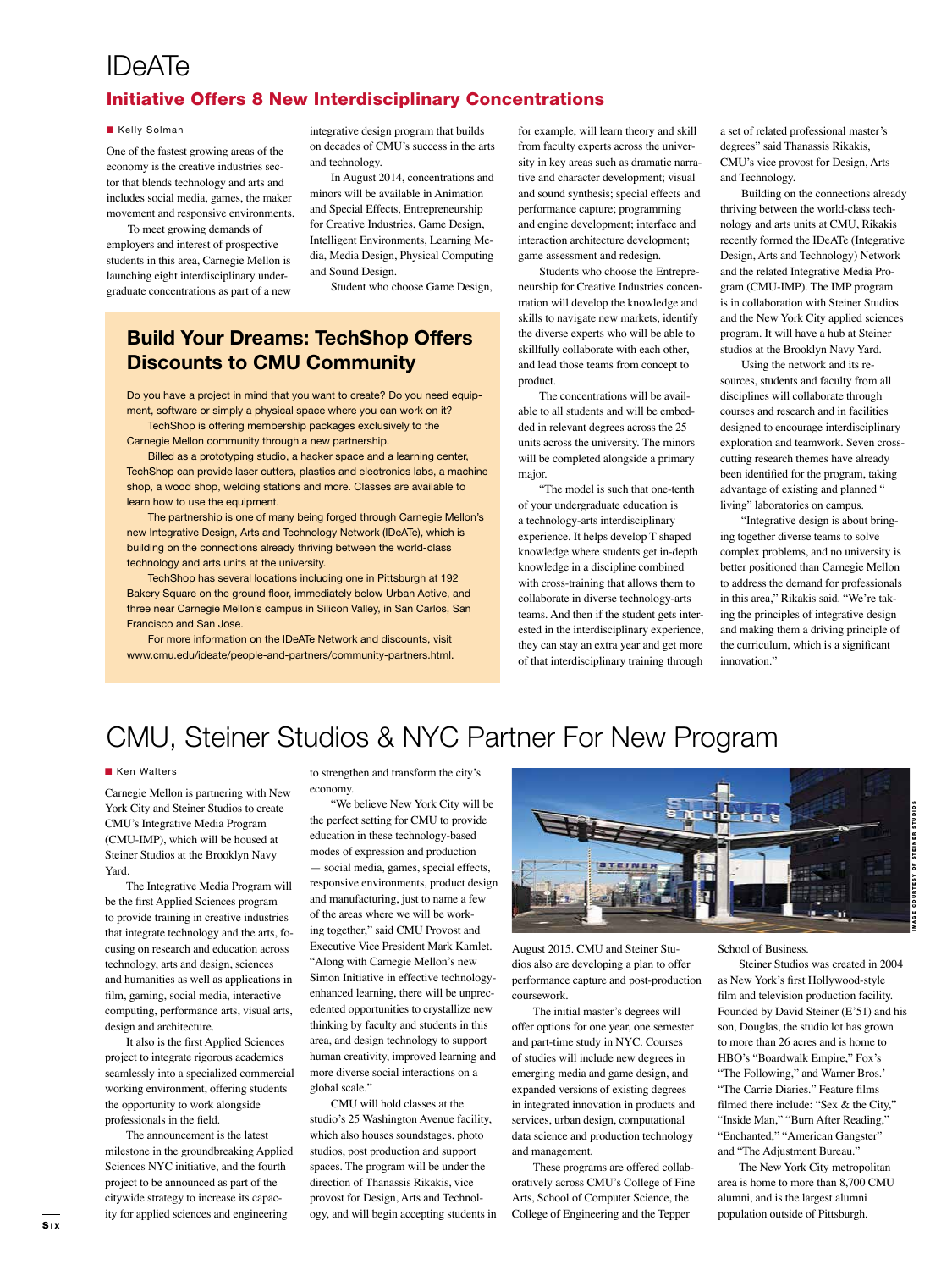## A CMU Quintet PSO Shines Spotlight on Pittsburgh Composers



**Kelly Solman** 

its 2013-2014 season.

the Year."

honored.

Pittsburgh in this way."

synagogue service hymns.

Stock said.

The Pittsburgh Symphony Orchestra (PSO) is honoring world-renowned composers right in their own backyard with performances of their works during

Three professors and two alumni from Carnegie Mellon are among the eight Pittsburghers sharing the high distinction of PSO's "Composer of

The CMU faculty members are Leonardo Balada, University Professor of Composition; and Nancy Galbraith and Reza Vali, School of Music professors. David Stock, an emeritus professor at Duquesne University, and Bomi Jang, a doctoral student at the University of Pittsburgh, are the CMU alumni being

The "Year of Pittsburgh Composers" kicked off in October with a world premiere of Stock's "Sixth Symphony." "How extraordinary that the PSO has done this," Stock said. "There is not another orchestra in the country that has focused on its own city's creative forces in one season. It's really astonishing, and I hope other cities will emulate

Commissioned by the PSO to be part of his 75th birthday celebration, the "Sixth Symphony" was influenced by Stock's Jewish heritage, with the third movement incorporating recognizable

Stock's compositions have been performed throughout the United States and in Europe, Turkey, Mexico, Brazil, Australia, China, Uzbekistan and Korea. He said he is honored to be sharing the spotlight this season with one of his former students, Vali, whose most recent CD was selected as one of the top 10 favorite classical albums by NPR. "Reza is a fantastic composer. His music is liked by people everywhere,"

Vali was born in Iran, and his compositions are largely influenced by the country's ancient Persian folk music. He recently co-founded the Center for Iranian Music at CMU, and his music has been performed in Europe,

L e o n a r d o Ba l a d a N a n <sup>c</sup> <sup>y</sup> G a l b r a i t h B o m i J a n g D a v i d St o <sup>c</sup> <sup>k</sup> Re <sup>z</sup> <sup>a</sup> V a l i

Australia.



I M A G E S C O U R T E S Y O F T H E P I T T S B U R G H S Y M P H O N Y ORCHESTRA

China, Chile, Mexico, Hong Kong and Vali said there is no real formula

for what makes a great composer. From his experience, it is usually hardwired in a person.

"As an educator, I look for students who are extremely talented and have that creative energy. Then I try to give them the best classical training possible," Vali said. "Classical training is very important for a composer, regardless of the kind of music you write."

Vali contributed a movement to the world premiere of "The Elements," a five-part PSO commissioned work inspired by earth, water, air, fire and metal. "The Elements" will be performed by the PSO Feb. 7-9.

Jang, whose compositions are influenced by her Korean heritage, also contributed to "The Elements" along with the three Pittsburgh composers not affiliated with CMU: Patrick Burke, an assistant professor at Duquesne University; Mathew Rosenblum, chair of Pitt's Department of Music; and Amy Williams, who teaches at Pitt.

Jang, now a doctoral student at Pitt, recently had her "Three Little Pieces for Piano" performed as part of a solo recital in Spain by Pablo Amorós. The concert included music by Balada.

A native of Barcelona, Balada's works have been performed by a long list of the world's leading orchestras. His "Symphony No. 6 (Symphony of Sorrows)" was performed by the PSO in November. Inspired by the Spanish Civil War, the piece brings desperate tensions and desolated intimate moments to the listener as it examines the toll of war on a divided country and its subsequent individual human tragedies.

"Obviously, I think a lot about what we call good music. Good music — serious music — is very important to the development of human beings," Balada said. "A good piece moves you really to the very height of heights. It has beauty and inspiration. You can see an emotional aspect and an intellectual aspect in a classical piece that enhances "THERE IS SOMETHING ABOUT MUSIC IN THAT ANYONE WHO HAS AN OPEN MIND AND AN OPEN HEART CAN APPRECIATE IT, IF IT'S GOOD, FROM ANY CULTURE. IT'S AS SIMPLE OR AS COMPLICATED AS THAT. YOU HAVE TO COME TO IT WITH AN OPEN MIND." - DAVID STOCK

the mind of the listener."

Balada said a great composer is one whose music has personality, like art.

"There is some kind of uniqueness about it. Like a Picasso painting. You see a Picasso and immediately you know it is a Picasso. There is something about it that is identifiable," he said.

The series wraps up March 21 and 23 with Galbraith's "Euphonic Blues."

"Euphonic Blues" premiered last year at CMU's School of Music Centennial Celebration.

Galbraith has composed for a wide variety of ensembles including symphonies, concert bands, choirs, string quartets, ballet and piano, many of

which have been performed and recorded around the world.

"It's always interesting and exciting to hear varying interpretations of my works as they are performed by different conductors and ensembles," Galbraith said.

Stock said the season's performances offer great stylistic diversity.

"There is something about music in that anyone who has an open mind and an open heart can appreciate it, if it's good, from any culture," Stock said. "It's as simple or as complicated as that. You have to come to it with an open mind."

# Rhodes Scholar Says BXA Program Was Instrumental

CONTINUED FROM PAGE THREE

next fall and plans to pursue a doctorate in anthropology.

The award puts her in the right place at the right time.

"Oxford has developed additional programs focused on Burma and relevant to my planned course of study," she said.

Wittekind said she already has a number of contacts at Oxford whose support has been important in developing a research proposal and a vision for the work she plans to do at the post-graduate level.

"Courtney is a stellar alumna from our Bachelor of Humanities and Arts Program. She found a perfect, seamless balance between a compelling artistic practice and rigorous academic research, blending art and anthropology with a minor in professional writing," said Susanne Slavick, the Andrew W. Mellon Professor of Art. "Her intelligence, creativity, tenacity, diplomacy, altruism and leadership will have us all saying, 'I remember her when.' We are so very proud of her."

Wittekind currently works at The Brookings Institution, a private nonprofit organization devoted to independent research and innovative policy solutions. Prior to that, she worked with the United Nations High Commissioner for Refugees field office in Myanmar (Burma).

She is Carnegie Mellon's fourth Rhodes Scholar. Prior Rhodes Scholarships were given to Mindy Hebert DeRouen (S'02), the late Ronald Boyer (S'53) and Cindi Dennis (S'00, CS'00).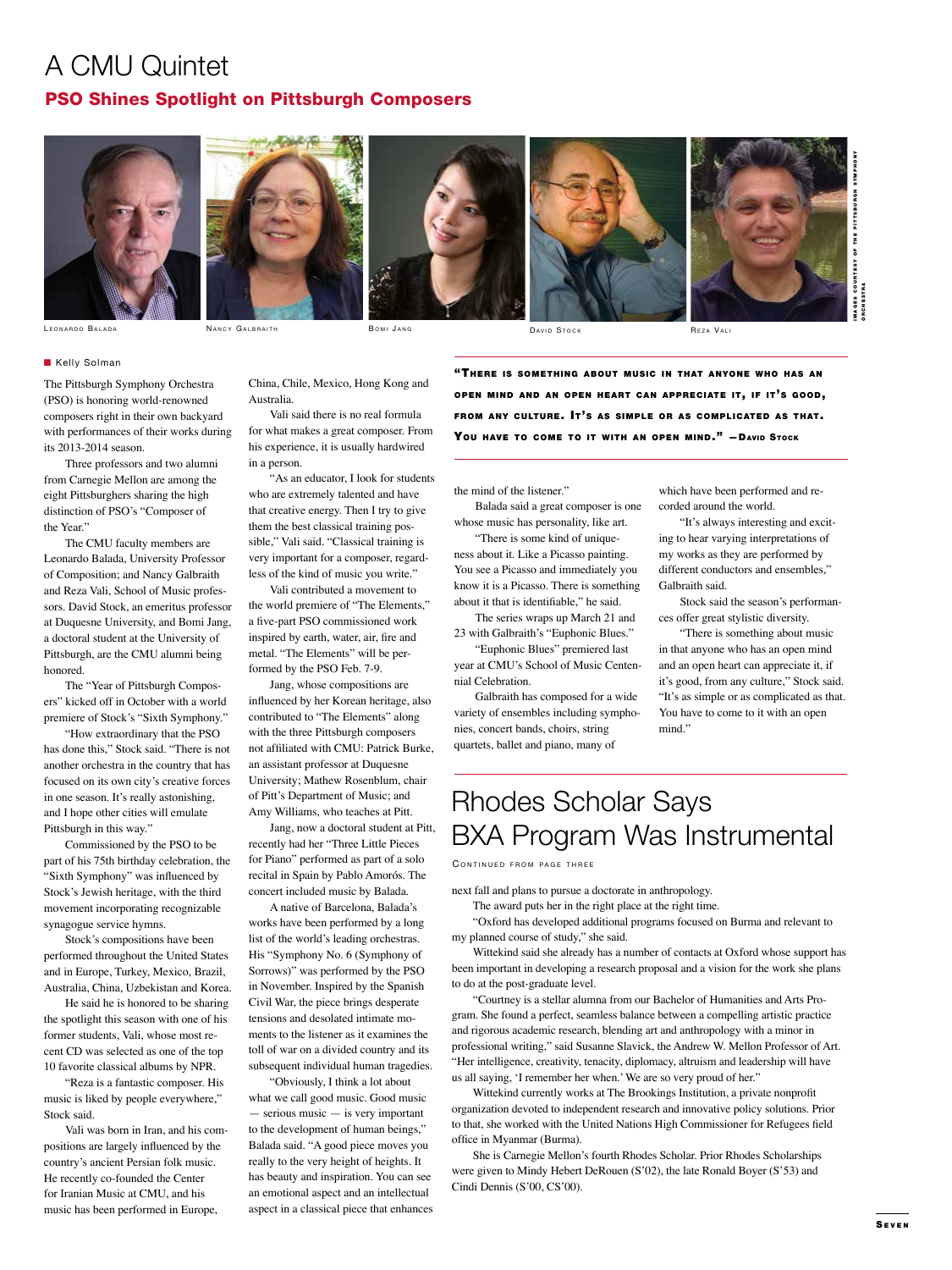### DARPA Robotics Challenge Tartan Rescue Team Advances To Finals

#### **Byron Spice**

The Tartan Rescue Team's four-limbed CHIMP robot earned the third highest score among 16 teams competing in the Defense Advanced Research Projects Agency (DARPA) Robotics Challenge Trials, Dec. 20-21, in Homestead, Fla. The team was selected as one of eight eligible for DARPA funding to prepare for next December's finals.

CHIMP — the CMU Highly Intelligent Mobile Platform — scored 18 out of a possible 32 points during the two-day trials. CHIMP had a perfect score in three tasks — cutting a hole in a wall, removing wood debris and closing a series of valves. It scored points in all of the tasks it attempted, but excelled at manipulation tasks.





DARPA is sponsoring the Robotics Challenge (DRC) to spur development of robotic technologies that could be used to respond to natural or man-made disasters, such as the Fukushima nuclear power plant crisis of 2011.

"I'm extremely proud that our team designed and assembled a robot as capable as CHIMP in little more than a year," said Tony Stentz, director of the CMU Robotics Institute's National Robotics Engineering Center and leader of Tartan Rescue. "We wouldn't be here without the technical excellence, dedication and just plain stamina of our team members."

The Tartan Rescue Team is 50 members strong, drawing from the NREC technical staff as well as faculty, staff and students from CMU's Robotics Institute. A core group of about 10 people have worked full-time on the project.

"We've been on a fast track for the past year, doing detailed design and development of CHIMP at the same time as we were writing and testing its software on surrogate hardware," Stentz said before the trials. "That's an aggressive approach to producing a robot unlike any we have built and not without risk, but it appears to be paying off.

"The software allowed us to investigate a number of issues that influenced the design of the hardware and improved the robot."

Assembly of CHIMP was completed at the end of October, which limited the time for team members to practice with the robot and develop all of the software required for each task.

CHIMP has a standing height of 5 feet 2 inches and weighs about 400 pounds. It is not a dynamically balanced walking robot, but is a statically stable robot designed to move on tank-like treads affixed to each of its four limbs. When it needs to operate power tools, turn valves, or otherwise use its arms, CHIMP can stand and roll on its leg treads.

The robot's long front arms — its wingspan is almost 10 feet — give it an ape-like appearance.

Tartan Rescue received \$3 million from DARPA to help develop CHIMP. Also key to the robot's development are the team's sponsors: Kollmorgen, Faulhaber, Google, Honeywell, Pratt & Miller, Robotiq, JLG, Oshkosh, THK, Harmonic Drive, Elmo Motion Control, Eclipse Metal Fabrication, Sepac, AGM, Glenair and Bren-Tronics.

ABOVE: ERIC MEYHOFER, (LEFT) A SENIOR COMMERCIALIZATION SPECIALIST AT NREC, AND SEAN HYDE, AN ELECTRICAL ENGINEER FOR THE ROBOTICS INSTITUTE, WORK ON CHIMP.

LEFT: TARTAN RESCUE HAD 50 MEMBERS, INCLUDING DAVID RICE (E'06), A COMMERCIALIZATION SPECIALIST FOR NREC, WHO WORKED TO GET CHIMP READY FOR THE TRIALS. THE DARPA ROBOTICS CHALLENGE FINALS WILL TAKE PLACE IN DECEMBER OF THIS YEAR.

ONLINE: MORE INFORMATION ON CHIMP AND THE TEAM, INCLUDING IMAGES AND VIDEO, IS AVAILABLE AT WWW.REC. RI.CMU. EDU/ PROJECTS/TARTAN RESCUE/.

After the trials, DARPA announced it would enter into funding negotiations with Tartan Rescue and seven other teams with the highest scores. Gill Pratt, DARPA's program manager for the DRC, said the agency has \$8 million budgeted for the teams and intends to spread the money evenly between them.

Pratt said based on the performance

of the robots at the trials, "I think we can make the finals a little more difficult than I had thought."

The winner of that contest will receive \$2 million. The DRC Finals, where robots will need to complete a number of tasks to respond to a disaster scenario, will take place at the end of 2014.

TEAM WRECS ADVANCES, TOO

**CMU played an important role on Team WRECS, based at Worcester Polytechnic Institute (WPI), which also was among the eight teams selected for continued funding.**

**Chris Atkeson, professor of robotics, and 10 current or recent CMU graduate students and post-doctoral researchers, were part of WPI's Robotics Engineering C Squad (WRECS). The team, led by WPI alumnus Matt DeDonato, was one of seven teams that did not build robots, but used a 6-foot-2-inch, 330-pound Atlas humanoid provided by DARPA. The team dubbed the robot WPI's Atlas Robot for Nonconventional Emergency Response, or WARNER.**

**WARNER was the only Atlas robot to complete a vehicle driving task during the trials. The team amassed 11 points, tied for sixth place.**

**"In the short time that we have had WARNER, the team has taken a robot that could barely walk and transformed it into a machine that can drive a car, climb a ladder, use power tools and perform many human-like tasks," DeDonato said.**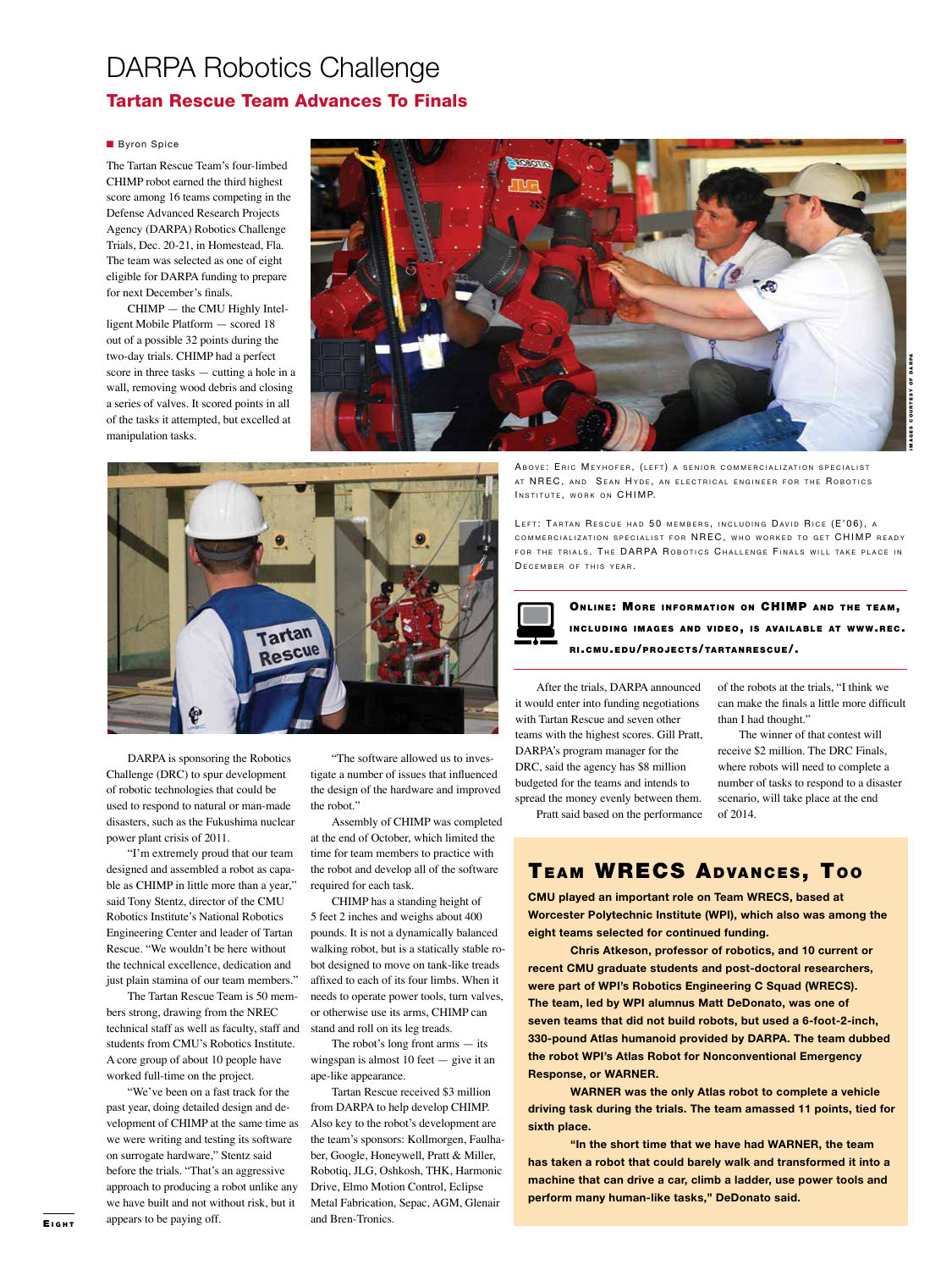# Martin's Passion is Building a Healthier "U" CONTINUED FROM PAGE ONE

a deep commitment to Carnegie Mellon that inspires, motivates and excites others who work with her or seek her counsel."

One of the outreach efforts Martin leads is the Peer Health Advocates (PHA) program, a group of 13 students who are trained by Martin and her colleagues to help spread important messages about health to their fellow students.

"They're our outreach arm, they're the face of the Health Center and their focus is on education," Martin said. "They focus on sexual health, alcohol and other drugs, stress and sleep, and also touch on nutrition and healthy eating topics."

The PHAs communicate to the student body by tabling at the Fence, chalking sidewalks and through a social media page. Some of the tabling events include Free Condom Fridays, which is the first Friday of each month, and Wellness Thursdays. Martin said the PHAs also host "edutainment" programs for students, such as Condom Bingo and Alcohol Jeopardy.

"Paula always looks for opportun-



PAULA MARTIN STOPS BY EL GALLO DE ORO IN THE UNIVERSITY CENTER TO SEE OWNER AND OPERATOR SHAH NEVISI AND THE FOOD BEING PREPARED.

**and their families titled "Discovering Health: Exploring Wellness."** 

**run from 4:30 – 8 p.m., will promote physical, mental, spiritual and emotional wellness, and will feature some of the health-related** 

**retirees, faculty, staff, students and spouses," said Paula Martin** 

**The event in the University Center, which is scheduled to** 

**"It will be a fun, energetic event for small children up to** 

### HEALTH AND WELLNESS EVENT SET FOR FEB. 21

**"Crossing Boundaries, Transforming Lives" is the theme of President and Mrs. Suresh's inaugural year at Carnegie Mellon, and First Lady Mary Suresh is working with Student Affairs and Health Services to lead a health and wellness component to the theme.** 

**The program, which is still in the planning stages, will kick off on Friday, Feb. 21, when Mrs. Suresh will host a university-wide, interactive event for students, faculty, staff** 

ities for the PHAs to reach out to the campus community and is always willing to work extra hours to help with the harder programs we present, such as nutrition, or attend other events," said PHA Janet Lorenz, a senior civil and environmental engineering and humanities and arts major.

"It's not just PHA that has made me so interested in health practices on campus, but Paula's ambition and love for her work that inspired me to help my fellow peers," she said.

In addition to the PHAs, Martin coordinates programming for housefellows and resident assistants, whom she calls "extended advocates."

Martin has forged a partnership with Dining Services to provide healthier eating choices. She helped to develop a food icon system portraying healthful choice, heart smart, whole grain and vegetarian options. Some food vendors are displaying the icons on their menu boards, and the icons are prominently displayed on their online menus.

Martin is working with Dining Services on a website that will give consumers the nutritional value and the nutrition facts panel of each food item prepared on campus.

"It's all about making it easier for the individual to make decisions that they know are better for their health," she said. "Students, faculty and staff have a higher level of overall knowledge about health in general. So, our dining vendors have to be well versed, too."

Kim Abel, former director of Hous-

ment of Athletics, Student Affairs, Counseling and Psychological Services (CAPS), Environmental Health and Safety, and the Steinbrenner Institute for Environmental Education and Research, which is sponsoring a Food and the Environment lecture series this year.

**of University Health Services.**

**research being conducted at the university.** 

"We are very decentralized at CMU, so getting to know one person, making connections across departments makes a

"It's all about making it easier for the individual to make DECISIONS THAT THEY KNOW ARE BETTER FOR THEIR HEALTH." - PAULA MARTIN

ing and Dining Services, says Martin has made CMU a healthier campus.

"Paula single-handedly improv nutrition education at CMU. With a multi-faceted approach, cool persistence and a solid commitment to improvement, Paula worked with the dining vendors to increase healthy menu options and modify recipes to achieve healthier food preparation," Abel said.

In addition to Dining Services, Martin has worked diligently to form working partnerships with the Depart-

big difference," Martin said. Martin directs a counseling pro-

gram for the intercollegiate sports tear covering topics such as nutrition and eating disorders, alcohol and tobacco use, and sexual health. She's a key player in the Pathways to Health program for faculty and staff, and is partnering with Student Affairs and CAPS on a new initiative titled Mental Health First Aid. The program, which may be offered to the entire university community, teaches individuals how to identify a peer coping with a mental health issue and what steps should be taken.

Alcohol.edu is another counseling tool that falls under Martin's purview. The online alcohol awareness module for first-year students is offered from when they arrive in late August through mid-October. Martin said it might soon be offered to first-years before they arrive on campus.

Martin, along with her team of health promotion specialists, takes her messages to the classroom as well, teaching several six-week, six-unit courses for students. The classes include "Managing Stress, Restoring Harmony," "Personal Nutrition" and "Relationships 101."

'Paula's goal has always been to improve mental and physical wellness, and she has found creative ways to reach students and faculty alike," said PHA Olumide Martins, a senior biological sciences major who lauded her work with EH&S to establish designated smoking areas on campus. "Her efforts have had a remarkable impact. To the campus community, Paula is a role model and hero."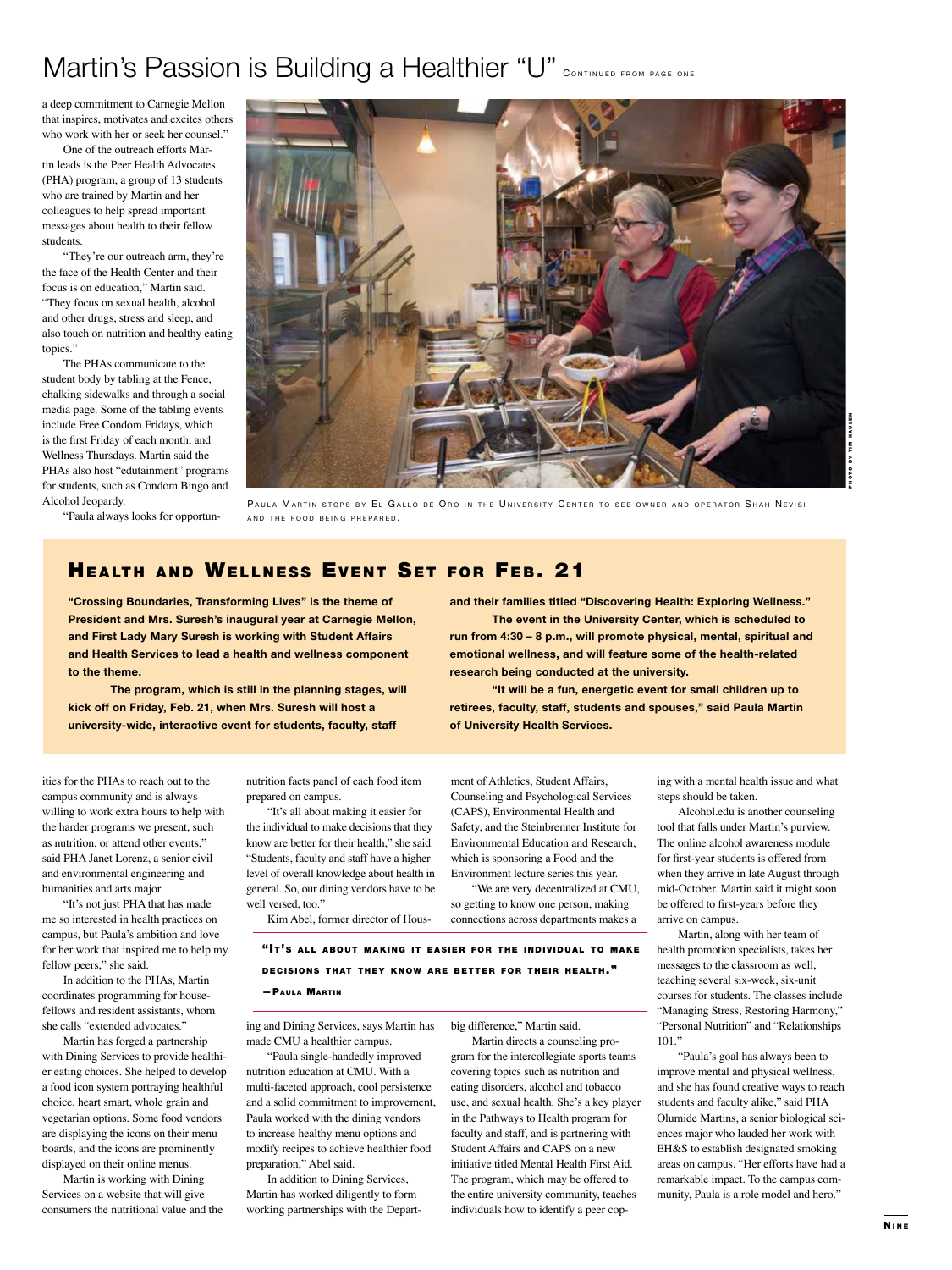# Musical CAPTCHAs

### Security Puzzles Provide Inspiration for Composer



#### **Byron Spice**

Since they were first developed at Carnegie Mellon, the distorted word puzzles called CAPTCHAs have been known to make people a little crazy, a little upset and prone to muttering words best left distorted.

Now these sometimes irritating puzzles, designed to protect websites from Internet bots, have inspired song.

New York-based composer Robert Paterson has used texts from CAPTCHAs as the lyrics of a classical song cycle for baritone and piano. Entitled CAPTCHA, the five-song cycle is featured on Paterson's newly released American Modern Recordings album, Winter Songs.

"I think people will probably get a kick out of it," said Paterson, who, like most people, has seemingly typed thousands of CAPTCHAs. "It relates to something that we've all experienced."

CAPTCHAs (Completely Automated Public Turing Test to Tell Computers and Humans Apart) were originally developed and the term coined in 2000 by a Carnegie Mellon team that included Manuel Blum, professor of computer science, and Luis von Ahn, now an associate professor of computer science. The idea was to protect websites from rogue programs by devising a test that could be administered and graded by a computer, but only passed by a human. The idea was quickly embraced and copied worldwide.

 In 2007, von Ahn introduced reCAPTCHAs, a two-word version that harnessed the puzzles to digitize old books and periodicals. Google Inc.

acquired reCAPTCHA in 2009.

Paterson, on the other hand, was simply looking for a way to fulfill an assignment from the American Opera Project's Composers & the Voice program. He and other composers were supposed to write a variety of arias and songs that met certain challenges: using no more than four lines of text, using found text, etc.

"We were joking about ideas we could use for found text," Paterson recalled. "The weirdest thing I could think of was CAPTCHAs." He settled on re-CAPTCHAs, which frequently include a real word and a fragment or misspelling of a word, and spent hours online searching for suitable reCAPTCHA texts.

When his own name came up several times in a couple of hours, "I thought, 'This is just awesome. I have to use this.'" When he came upon another text, "apparently cDumber," he instantly knew he should pair it with "Robert." He incorporated it into the piece entitled "Secretary Metadon."

Paterson and vocalist Jesse Blumberg developed pronunciations for the word fragments. Some, such as "splens," sonically suggested real words such as spleen, while others seemed to evoke a language from the future, he said.



# Kovačević To Head ECE

The College of Engineering has named Jelena Kovačević to head its Department of Electrical and Computer Engineering (ECE), effective April 1. She will succeed Ed Schlesinger, who is now dean of the Whiting School of Engineering at Johns Hopkins University. ECE Professor Larry Pileggi is serving as interim department head until Kovačević assumes the post.

"I am extremely pleased that Jelena will join the college leadership as the new department head of ECE. Her exceptional scholarly reputation, demonstrated commitment to her colleagues and students, her boundless energy and enthusiasm and collegial nature make her an excellent choice for the position," said James H. Garrett, Jr., dean of the College of Engineering and the Thomas Lord Professor of Civil and Environmental Engineering.

Kovačević, a professor of biomedical engineering and electrical and computer engineering and director of the Center for Bioimage Informatics at CMU, is a passionate educator whose research involves bioimaging and multi-resolution techniques such as wavelets and frames.

### News Briefs

### Cohon Named to Carnegie Corp. Board

President Emeritus Jared L. Cohon, University Professor of Civil and Environmental Engineering and Engineering and Public Policy, has been named to the Carnegie Corporation of New York Board of Trustees.

The Carnegie Corporation of New York was created by Andrew Carnegie in 1911 "to promote the advancement and diffusion of knowledge and understanding." The corporation's work focuses on the issues that Carnegie considered of paramount importance: international peace, the advancement of education and knowledge, and the strength of our democracy.

"It has been my privilege to know Jared Cohon while he was president of Carnegie Mellon, a sister institution," said Vartan Gregorian, president of the Carnegie Corporation of New York. "He has been the recipient of a Carnegie Corporation Academic Leadership Award and has also been a leader in the fields of science and technology. I consider it a distinct privilege for us to have him join our board," Gregorian said.

Also joining the Carnegie Corporation of New York Board of Trustees is journalist Judy Woodruff, co-anchor of the PBS NewsHour.

### **SMART ID Card Taps Begin**

If you have not yet exchanged your Carnegie Mellon ID card for the new SMART card, visit The HUB to make the exchange to ensure that you are carrying the official CMU identification card. Please note the following important details regarding the SMART card transition:

- Port Authority Transit (PAT) riders are now required to tap their SMART card on the fare box reader.
- Through July 31, older style ID cards that are not expired will still be accepted on PAT vehicles.
- Beginning Aug. 1, you must use a valid, active SMART card to ride PAT vehicles.

For additional information regarding the SMART card transition and to view a list of frequently asked questions, visit The HUB website at www.cmu.edu/idplus/smart/index.html.

### ACM Honors ICES Professor

Eswaran Subrahmanian has been named a Distinguished Member by the Association for Computing Machinery (ACM) for his crossdisciplinary study of design through the fields of computer science, social sciences, engineering design and systems design.

"My inspiration for this cross-disciplinary work has come from the vision of CMU's Herbert Simon and his book 'The Sciences of the Artificial' and several other design computing pioneers," said Subrahmanian, a research professor in CMU's Institute for Complex Engineered Systems (ICES). "Recently, I have been exploring the role of simulation, gaming and visualization to understand the role of participation in design of public infrastructures in India, and to deepen the information-based theory of designing."

### **Athlete Named to NCAA** Advisory Committee

Matt Loebbaka, a junior on the men's basketball team, was chosen as a member of the Division III NCAA Student-Athlete Advisory Committee.

Loebbaka, a chemical engineering major, will be one of 24 national representatives to serve on the committee when his three-year term begins this month.

He will be representing all of the studentathletes from the University Athletic Association (UAA) and the City University of New York Athletic Conference (CUNYAC) during his term.

### CMWA Donates Record Number of Hats, Scarves

The Carnegie Mellon Women's Association's Knit & Crochet Club annually donates hats and scarves to the Jewish Family & Children's Service of Pittsburgh for its Immigrant Services & Refugee Resettlement unit.

The CMWA nearly doubled its efforts from the previous year by donating 87 hats and 19 scarves.

Learn more about the CMWA at www.cmu. edu/cmwa/index.html.



### **CMUPD Takes the Polar** Plunge for Special Olympics

Members of the Carnegie Mellon Police Department braved the frigid air and water temperatures last month to raise more than \$5,000 at the Polar Plunge, the annual event in which participants take a dive into the Allegheny River to support the Special Olympics.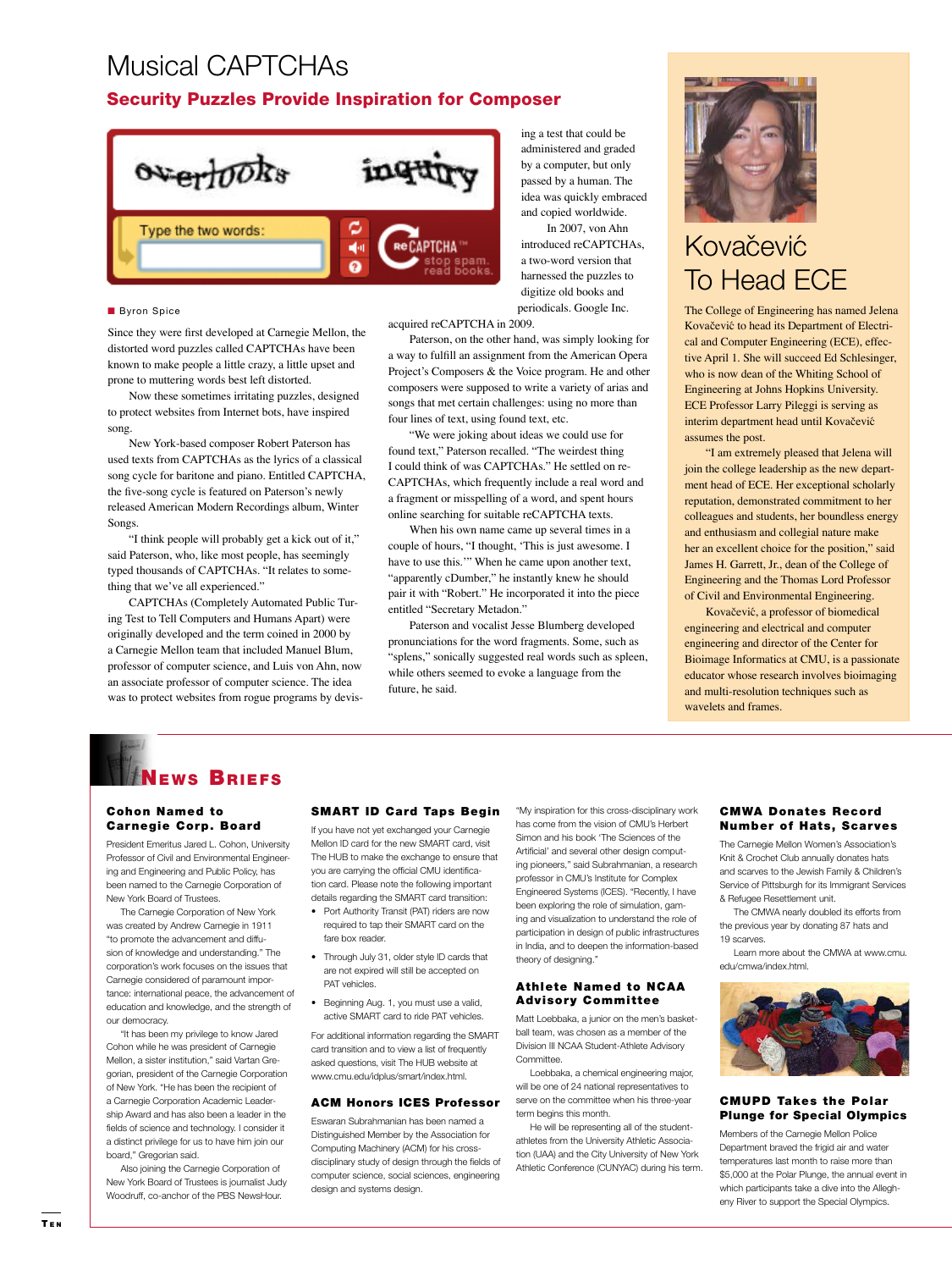

#### ■ Shilo Rea

From topics such as diabetes, race and American health, pollution and politics to watershed management, Carnegie Mellon will continue to explore how humankind affects its environment with lectures from visiting experts.

"People often do not think about how the environment links to city environments, and we have been fortunate to have extremely talented faculty working in this dynamic area," said Caroline Acker, head of the Department of History in the Dietrich College of Humanities and Social Sciences. "Because of recent flooding incidents and ongoing issues like climate change and global warming, the field is on the rise. More graduate students are coming to Carnegie Mellon to study environmental history, which is very encouraging because it is critical to look at the past to gain a better understanding of how we got to where we are."

Throughout his career, Joel Tarr, the Richard S. Caliguiri University Professor of History and Policy, has explored the relationship between cities, the environment and technology, and the History Department has excelled for several decades in understanding how the human world impacts urban environments.

**"A Disease of Civilization? Diabetes, Race and the Changing Nature of American Health"** Matthew Klingle, associate professor of history and environmental studies, Bowdoin College Rescheduled for 4:30 p.m., Thursday, Feb. 13 (Location TBD.)

**"Pollution and Politics Around Post WWII Atlanta: The Long Shadow of Underdevelopment"** Chris Sellers, associate professor of history, Stony Brook University 4:30 p.m., Friday, Feb. 28 (Location TBD.)

**"Lending Nature a Helping Hand: New York City and the Rise of Watershed Management"** David Soll, assistant professor of history, University of Wisconsin-Eau Claire 4:30 p.m., Thursday, April 3 (Location TBD.)

**"The Bet: Paul Ehrlich, Julian Simon and Our Gamble Over Earth's Future"** Paul Sabin, associate professor of history and American Studies, Yale University 4:30 p.m., Monday, Nov. 18 in the University Center's Peter/McKenna/Wright Rooms

Tarr, who has additional appointments in the Heinz College and Department of Engineering and Public Policy, studies the history of the urban environment and the development of urban technological systems. He has served on National Research Council committees dealing with issues of urban infrastructure, public transit, water pollution and the human dimensions of global change.

In 2008, Tarr was awarded the Society for the History of Technology's Leonardo da Vinci Medal. The society's highest honor, the medal goes to an individual who has made an outstanding contribution to the history of technology through research, teaching, publication and other activities. His edited volume "Devastation and Renewal: An Environmental History of Pittsburgh and Its Region" was awarded a Certificate of Commendation by the American Association for State and Local History.

Additionally, Associate Professor of History John Soluri, an environmental historian, joined the CMU faculty in

1999. Soluri focuses on the relationship between social and environmental change in Latin America with a particular focus on the commodification of biological organisms. His book "Banana Cultures: Agriculture, Consumption, and Environmental Change in Honduras and the United States" (2005) won the George Perkins Marsh Award for best book from the American Society for Environmental History and traces the development of the banana from Latin American cultures to kitchens in the U.S.

CMUPD team members included: Leah Boehler, Craig Bauer, Randall Bauer, Melissa Delval, Stacey Griffin, Ryan Magill, Joseph Meyers, Heather O'Brien, Gary Scheimer and Natalie Sullivan.

### CoBots Featured in NSF Video

Collaborative robots, or CoBots, developed by Manuela Veloso and her Carnegie Mellon research team, have been running errands for occupants of the Gates and Hillman centers for more than two years. Now, they are the subject of a "Science Nation" video and special report by the National Science Foundation at www.nsf.gov/news/special\_reports/ science\_nation/collaborativerobots.jsp.

The robots operate autonomously, navigating their way through the buildings as they deliver mail and messages, or guide visitors. But they also employ what Veloso, professor of computer science, calls "symbiotic autonomy," in that they recognize their own limitations. Without arms, they must ask people for help pressing elevator buttons, opening doors and placing items in its delivery basket. They also can search the Internet for information that they lack.

The CoBots move on an omnidirectional base, ask questions using a synthesized voice and accept input from people through a touchscreen interface. Gates and Hillman center occupants can schedule tasks for CoBot through www.cobotrobots.com/cobot/accounts/login.

### **C-MITES Offers Programs** for Gifted Students

C-MITES offers weekend and summer classes for gifted students in kindergarten through 10th grade. Eligible students in third through sixth grade may register to take the EXPLORE test and become a member.

C-MITES members receive first priority consideration and discounted tuition for CMU's competitive Summer Program, as well as early access to program registrations. Testing is available at many sites throughout Pennsylvania. Financial aid is available for all C-MITES programs.

For more information, visit www.cmites.org or contact C-MITES at 412-268-1629 x1 or cmites@cmu.edu.

### **Nominations Now Open** for Graduate Student Awards

Nominations for the Graduate Student Service and Teaching Awards are being accepted now through Friday, Feb. 7.

The committees would greatly appreciate your support in soliciting and submitting nominations of graduate students who have excelled in teaching or service so that their efforts can be recognized by the university community. Nomination information can be found at www.cmu.edu/celebration-of-education/ graduate-student/index.html.

The awards will be presented on Thursday, April 3, at "Innovation with Impact: Graduate Student Celebration of Research, Teaching and Service" during Graduate Student Appreciation Week. Recipients also will be recognized at the Celebration of Education on Tuesday, April 22.

### Garfield Joins CMU's Alice Project

Children who love Garfield, the feline star of the

world's most widely syndicated comic strip, now can make their own computer animations of the lovable cat — and learn a bit about computer programming in the process with the latest version of

Carnegie Mellon's Alice educational software.

Wanda Dann, director of the Alice Project, said the new release of Alice features Garfield, Odie, Jon, Nermel and other characters from the popular comic strip. She said it is geared to appeal to middle and high school students as teachers are increasingly requesting educational materials for computer science appropriate for that age group.

Like all versions of Alice, the newest, Alice 2.4, will enable novices to create animations using a simple drag-and-drop interface to select character objects, props and scenes from a large gallery of 3D models.

### Libraries Faculty Honored

Two faculty members in the University Libraries were honored at the 2013 Business Meeting & Awards Banquet of the Special Libraries Association/Pittsburgh Chapter.

Donna Beck received the Innovations in Technology Award for the iPad lending program that she piloted and helped implement in the University Libraries.

Lynn Berard was recognized for exemplary guidance of library school students and/or practicing library professionals. Berard shared the Mentoring Award with colleague Eve Wider of the University of Pittsburgh.